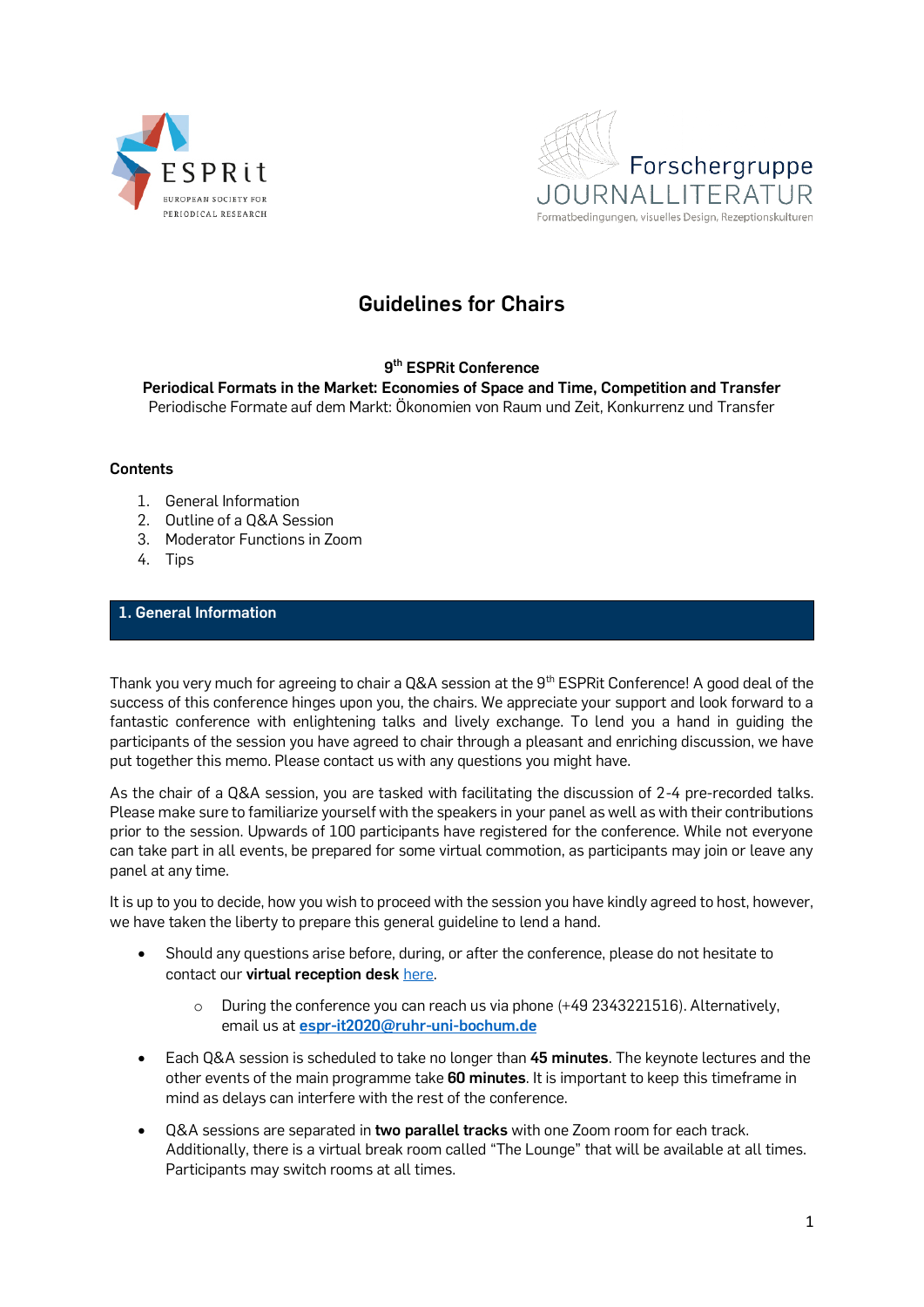- Every session will have a **student assistant** assigned to it. Student assistants will operate as cohosts supporting session chairs during the session. They will keep a constant **eye on the chat** so you don't have to.
- Zoom rooms will be prepared prior to the Q&A session by the student assistants. As a host you will find your Zoom room pre-configured, there is no need for manipulating any settings.
- Participants registered on the conference website can leave **comments on each video presentation** which can be found at the foot of the respective panel's web page. If applicable, please take a moment to go through these comments before your panel begins and consider including them into the discussion at your own discretion.
- Please take a moment to familiarize yourself with the general guidelines for all participants [here](https://esprit2021.blogs.ruhr-uni-bochum.de/wp-content/uploads/Zoom-Guide-Etiquette.pdf) (pdf).
- At the start of your session, right after you have joined the Zoom room, the student assistant assigned to your session will supply you with the link to a **word document on Google Docs**. During the session, this student assistant will collect questions from the chat by copy/pasting them to this document. This document is for your eyes only. Please **consult the questions and consider including them into the discussion** if possible. Bear in mind that participants may suffer from speech impediments, may feel hesitant to ask a question in a foreign language, or feel inhibited by the online setting. Accordingly, questions posted in chat should be treated with the same courtesy as questions posed verbally.

*The document is not protected, please do not disclose the link to this document at any time.*

### **2. Outline of a Q&A Session**

- Upon joining the Zoom room, a student assistant provides you with the link to a google document for you to share during the session.
- Make sure all participants central to your session have joined the room. Consider pinning their video feeds in Zoom to keep track of them.
- When the session starts, introduce yourself to the audience and introduce your student assistant, who is glad to help the audience during the sessions should any questions arise.
- Name which papers will be discussed in your session and inform all participants of inevitable changes to the programme (some presentations listed in the print version of the programme had to be cancelled).
	- o Presentations should not be discussed in absence of their originators, i.e. when a speaker cannot take part in the session for whatever reason.
- Inform all participants of the virtual reception desk (found on the conference website) that will gladly assist with technical issues or any other question.
- Briefly inform all participants of the way you wish to conduct the discussion and establish general communication rules. Keep in mind that there will always be at least one participant who has not taken part in any virtual conference before or who has not taken part in any session of this particular conference. As a chair, it is your duty and your prerogative to lay out the rules and follow up on them as you see fit.
- Speakers need not be introduced in length. Keep it brief and ask the audience to refer to the conference website for detailed biographical information on all speakers.
- Speakers may very briefly (maximum of two minutes per person) introduce their papers to remind everyone of what their work is about, as (re-)watching the videos is *not* part the Q&A sessions.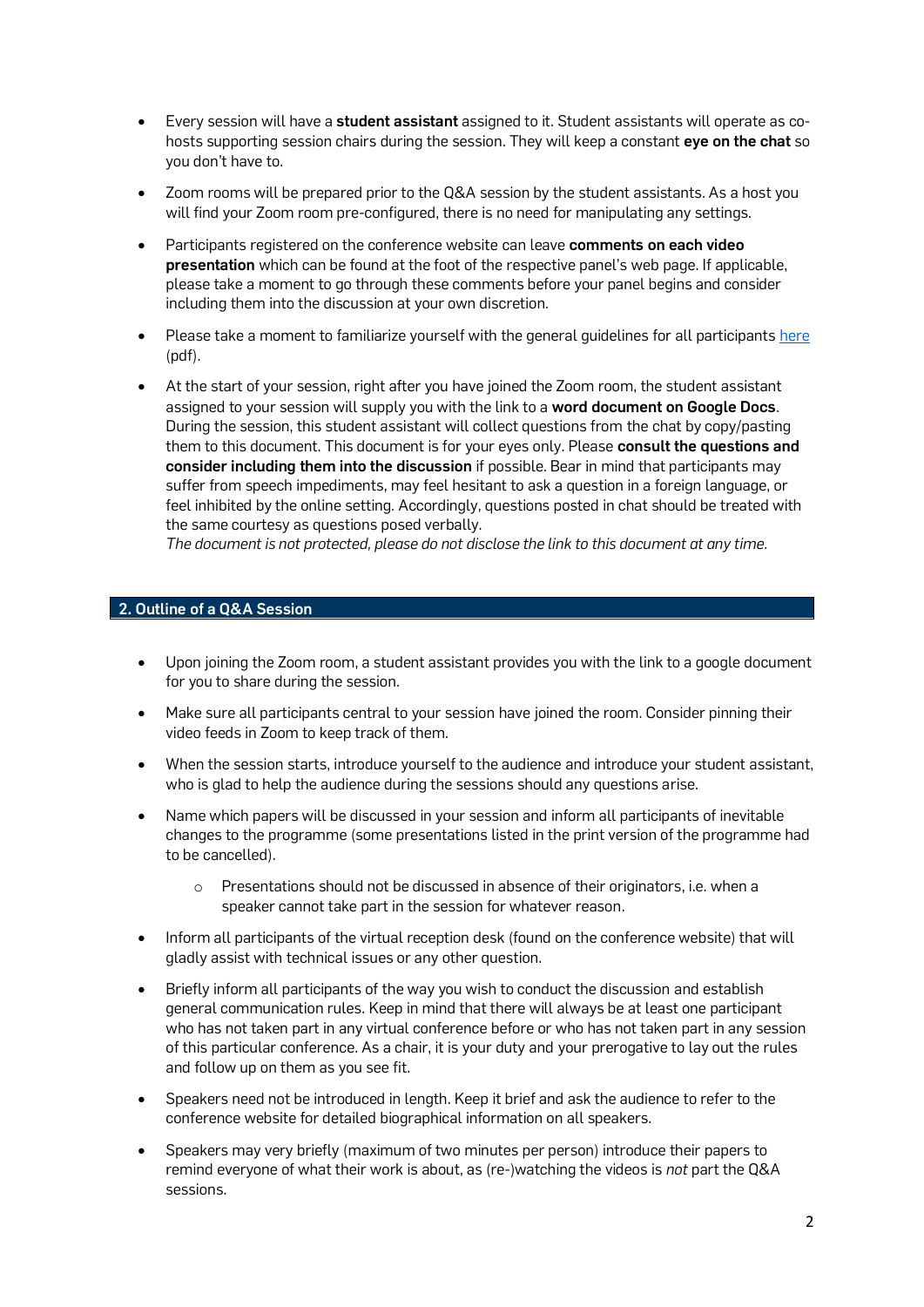- Invite the participants to discuss the papers. Try to allocate roughly equal amounts of time to each presentation/discussion.
- Try to manage the ensuing discussion in such a way that everybody can contribute regardless of age, sex, gender, rank, race, etc.
- Some participants may not be able to send a video stream due to technical issues or personal choice. This does not mean that they should be ignored in the discussion.
- After all papers have been discussed and the session is drawing to a close, please refer participants and the audience …
	- ... to break-out rooms dedicated to the continued discussion of each individual paper,
	- o … to "The Lounge", where everyone can share a virtual cup of coffee or take part in directed sports exercises between panels.

#### **3. Moderation Features**

- Zoom has an inbuild feature for participants to raise their hands.
- In order to access this function, participants need to have the "Participants"-Tab at the lower bottom of the screen open.
- It is also advisable to have the chat open at all times for both participants and chairs for discussions.
	- $\circ$  As to not overwhelm, there will be student assistants assigned to help chairs with the chat feature and other tasks, so they can solely focus on the discussion.



As the host you will get a notification when someone has raised their hand and can see the hand visible in the participants tab (see below).

| $\checkmark$   | Participants (2) |                                                                                |  |
|----------------|------------------|--------------------------------------------------------------------------------|--|
| Host(Host, Me) |                  | $\begin{array}{c}\n\bullet \neq \\ \bullet \not\equiv \land \neq\n\end{array}$ |  |
| Participant    |                  |                                                                                |  |
|                |                  |                                                                                |  |
|                |                  |                                                                                |  |
|                |                  |                                                                                |  |
|                |                  |                                                                                |  |
|                |                  |                                                                                |  |
|                |                  |                                                                                |  |
|                |                  |                                                                                |  |
|                |                  |                                                                                |  |
|                |                  |                                                                                |  |
| Invite         | Mute All         | More A                                                                         |  |
|                |                  |                                                                                |  |

- Remind participants to keep themselves muted at all times when not asking a question, so distractions are kept to a minimum.
- All participants will be muted at the beginning of the Session. However, should the need arise, you can mute participants manually via the participants tab(see below).

| $\checkmark$   | <b>Participants (2)</b>         |
|----------------|---------------------------------|
| Host(Host, Me) |                                 |
| Participant    | Lower hand Mute<br>More $\star$ |
|                |                                 |
|                |                                 |